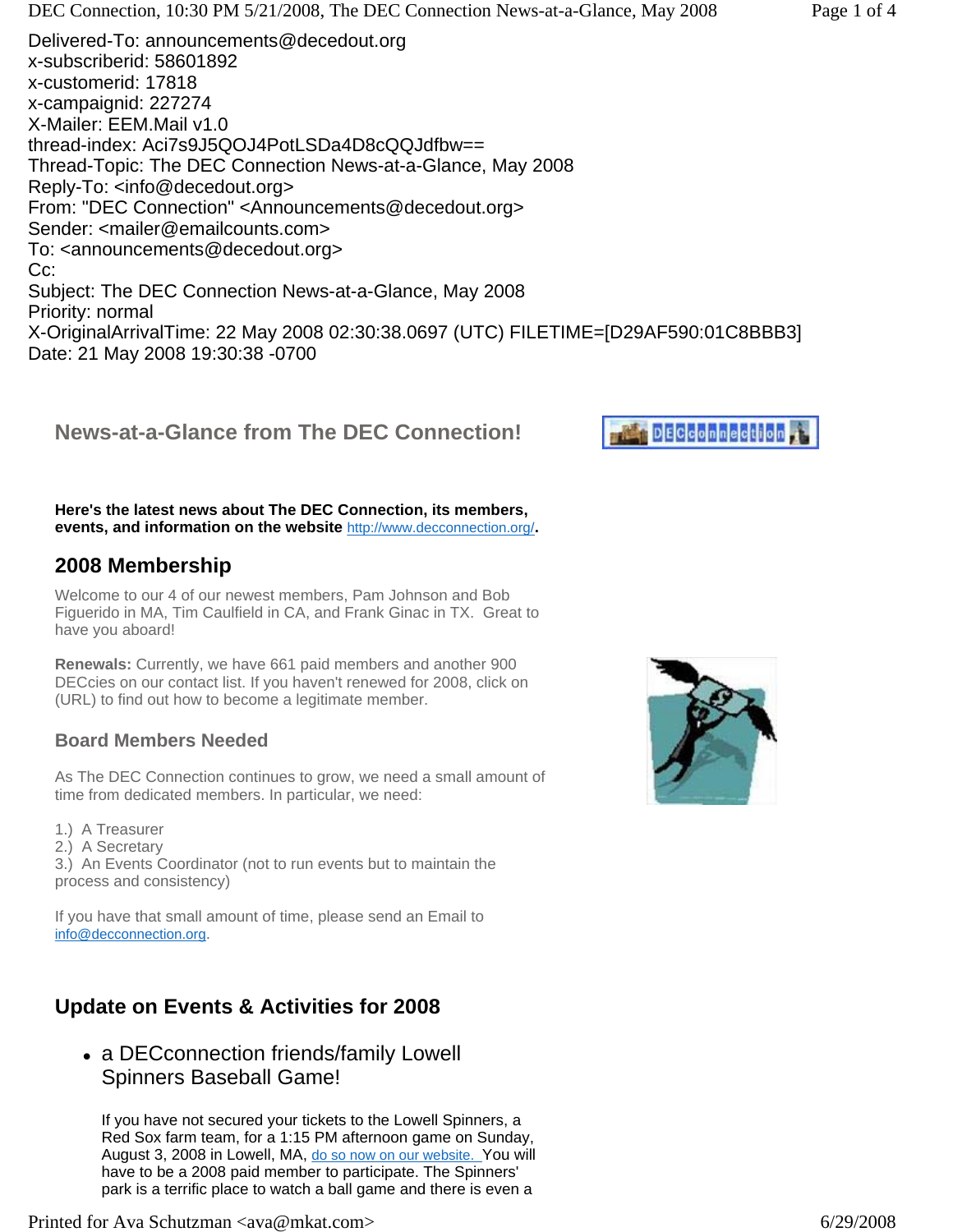kids' amusement area in the left field outfield. The box seat tickets are only \$7.00. Bring the kids!

#### • in 2 weeks, in Nashua: Educational/Networking Seminar on Developing Your Small Business

You're invited! Whether your business is hi-tech or bricks-andmortar, DEC Connection members Glenn Boston and Bob Farquhar have ideas and experience that can help YOU expand your clientele.

Thursday evening, June 5th will kick off a NH Chapter edu seminar series, initially focusing on Small Business Planning & Development. Our 2 featured experts are consultants Glenn Boston and Bob Farquhar (bios below). Each will speak for 30 minutes with 10-15 mins. of audience Q&A following the talk. Following the learning sessions will be a networking hour (with cash bar).

The event will be from 7 PM thru 9:30 PM (Registration starts at 6:30 PM) at the Nashua Crowne Plaza (Exit 8, Rte 3) in the Essex Room. There will be a modest charge for the seminar to cover our costs: \$20 for pre-registered DEC Connection members, \$25 for pre-registered non-members; \$25 for members after June 2nd, \$30 for non-members after June 2nd. For online charges there is an additional \$3 or \$4 ticket processing fee.

Registration Process:

- To register online click here:

<https://web5.mkat.com/mktixrun/shared/mknporun?dir=mvarts.MKT->219.DECO-E9106&Event=DECO-E9106&page=mkeventregisterfrm.jsp

(if this link does not work in your email go to our home page and use the link there)

 - To pay by personal check, send check made out to The DEC Connection to Ava Schutzman, 7 Castlegate Way, Nashua NH 03063 - to arrive by June 2nd.

About the Speakers/Presentations:

Glenn Boston worked 25 years at Digital, with 10 prior years in technical sales and product management. He has a BS in Marine Engr. and an MBA. In his last few years at Digital, he served as North American Manager for CSS. Since 1998 Glenn has volunteered as a SCORE counselor. SCORE is a volunteer group offering free business planning counseling to small and start up businesses.

Glenn's presentation will discuss the challenges and opportunities in running your own business:

- $\bullet$  simple business plan
- capital sources
- financials... but remember, cash is king
- available help from SBA, SCORE and other free sources

Bob, who describes himself as "a newspaper man who got hooked on technology", is President of Farquhar & Company, providing fee-based consulting to more established companies who are seeking to grow or expand their markets. His expertise

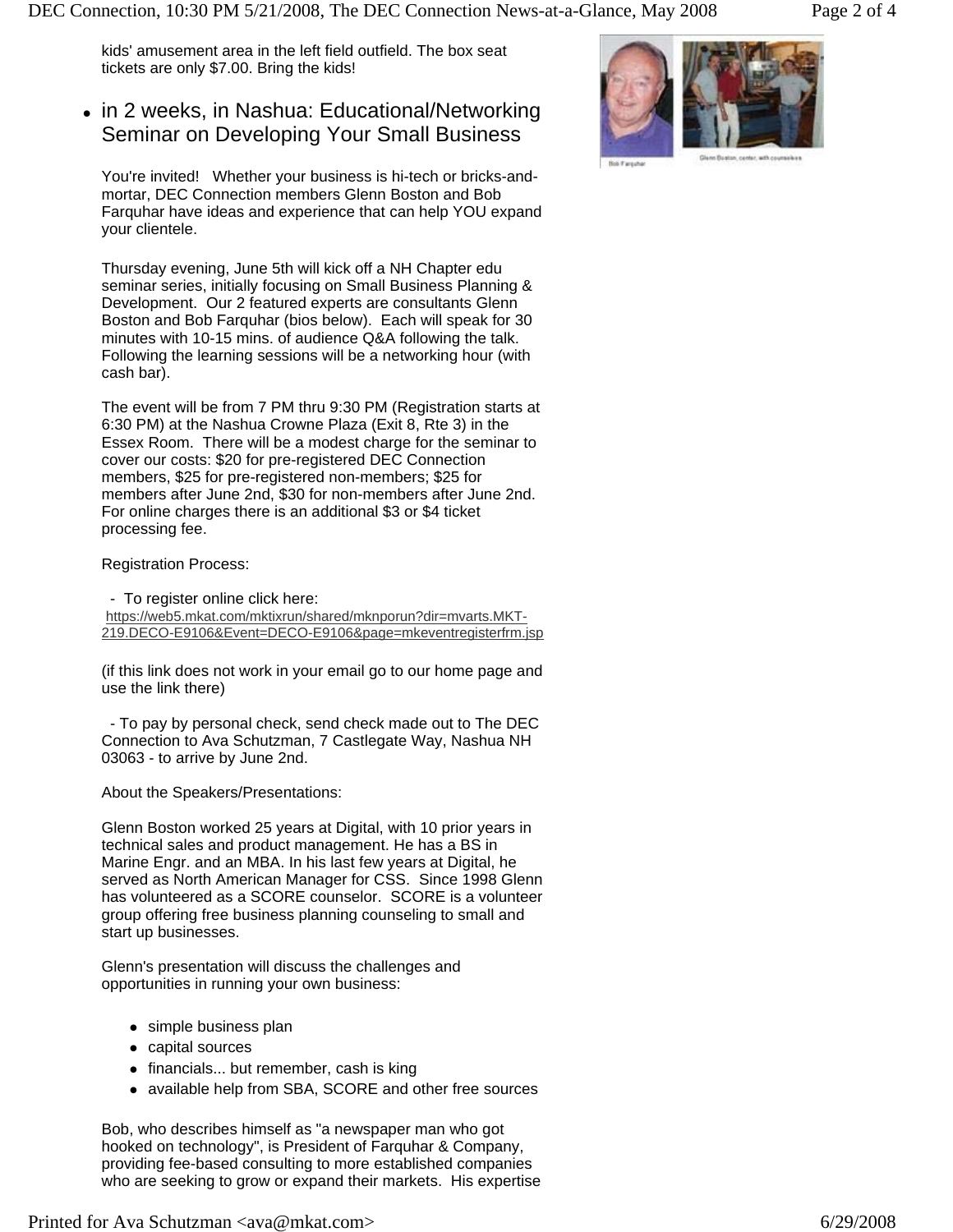includes:

- Aligning product strategies to simplify delivery to customers
- Helping clients build go-to-market plans and speed timeto-market
- Strengthening relationships in target markets with resellers and customers

At Digital from 1986-1998, Bob was VP of Media Industry Marketing where he built a Media unit that grew revenues from \$12M to \$381M (while the company was already in decline). Life after Digital included 5 years as a Global Solutions Executive at IBM and VP of Americas Sales at Canto Software Inc., and building his consulting business. In his rare free time, Bob is writing a book about the life of an ex-Digital friend from Vietnam, and was recently interviewed in HP's New England Initiative enewsletter (on our website, Member Publicity page).

• Send e-Greetings to your Irish DEC friends at their Reunion on June 13

Iain Watson writes us about a reunion planned for former DECcies and friends to be held in Galway on June 13th. You're invited to attend if you ever worked in Ireland or with this group but if you can't go, do write! Iain promises to read all e-mails to the crowd at the party. Write to him using the link on this page: <http://www.decconnection.org/DEC-IrelandReunion.htm>

• SAVE THE DATE! Your Board is planning an event to complement the dedication of the Ken Olsen Science Center at Gordon College in Wenham MA on September 27, 2008. Stay tuned for details!

## **Update on the Website**

Our Member Forum now has over 600 members registered online! If you haven't checked it out, take a look!

- Check out our website using our **new Site Map** at www.decconnection.org/sitemap.htm
- Have YOU listed your business info on our Member Businesses page? You don't have to own the business, just be involved. Send info to webmaster@decconnection.org.
- If you're a paid-up member, you can now join our Group on LinkedIn. Go to DEC Connection LinkedIn group on our website.
- $\bullet$  If you have trouble logging into the Forum... type your username and then password in *slowly*... it should work the second time, at worst.





## **HP Connections**

Did you know that actual Digital retirees (vs. former employees) are eligible to participate in the HP Employee Purchase Program? Detailed instructions are found on our DEC Connection website on the HP Retiree page.